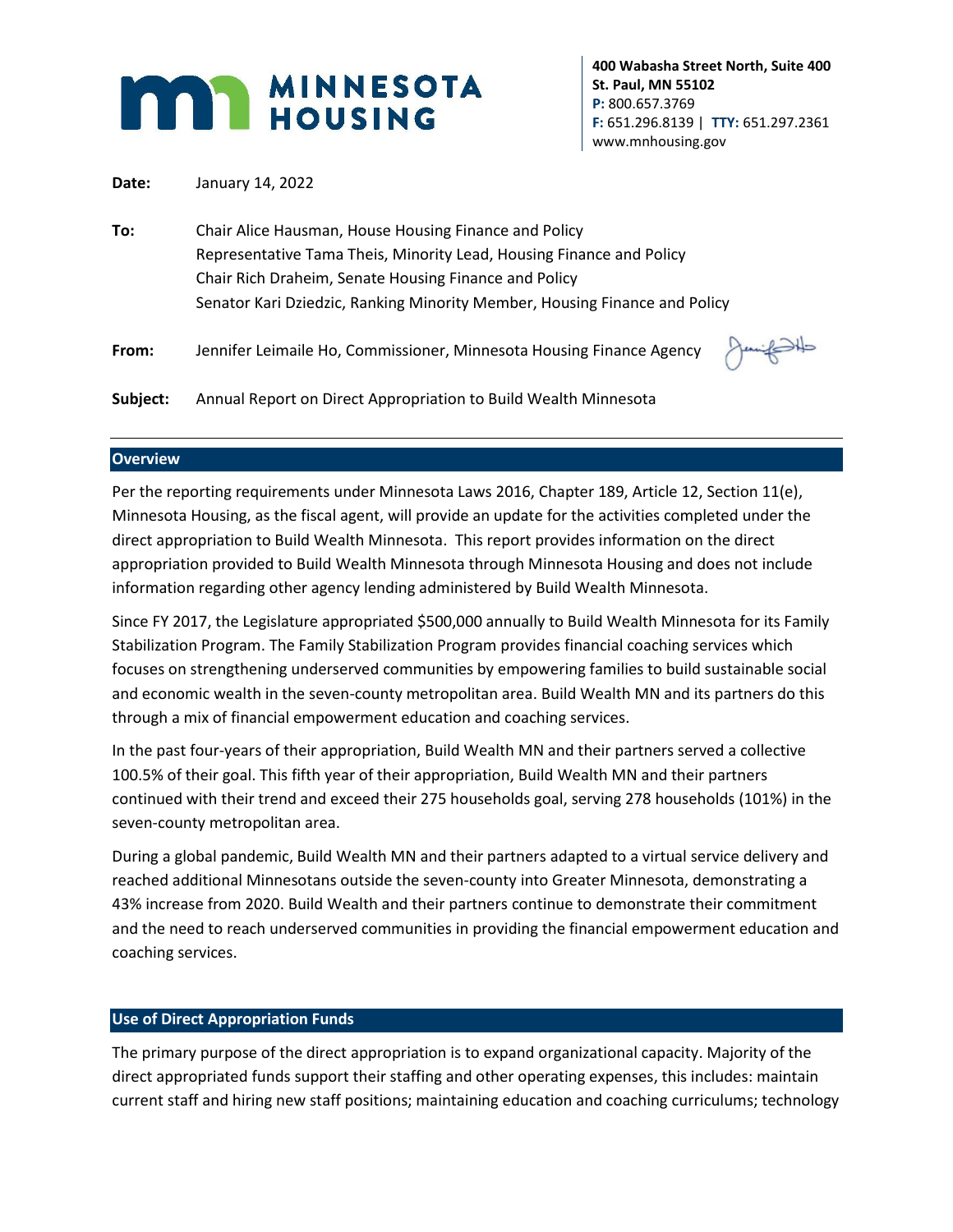enhancements to broaden engagement platforms; and working with partners to serve additional households. Attached is a copy of their expenditure report.

## **Program Outputs and Outcomes**

Since July 2016, a total of 1,456 households have entered Build Wealth's Family Stabilization Program.

- 97% of households are Black, Indigenous, People of Color
- 86% of households earn less than \$60,000 per year
- 60% of households served entered the program have a credit score under 620
	- o 82% of households who completed the program have a credit score over 620
- The largest barrier to homeownership is credit at 68% of households listing this as a barrier
	- o 17% of households list savings as a barrier
	- o 7% of households list budgeting as a barrier
	- o 7% of households list debt as a barrier
	- o 1% of households list emotional barriers as a barrier
- 23% of the households completed the program
	- o 42% of the households who received an outcome purchased a home

#### Geographic Distribution

- 57% of households served reside in Hennepin County
	- o 49% of Hennepin County households served reside in the City of Minneapolis
	- o 41% of the City of Minneapolis households served reside in North Minneapolis
- 28% of households served reside in Ramsey County
- 6% of households served reside in Anoka County
- 5% of households served reside in Dakota County
- 2% of households served reside in Washington County
- 1% of households served reside in Scott County
- 1% of households outside seven-county metropolitan area
	- o Last year, 43% of households were served were outside of seven-country metropolitan area

#### **Conclusion**

Build Wealth MN is in the beginning of the sixth year of their direct appropriation with a goal to serve an additional 275 households. They continue to reach a high percentage of households of color and persons with low credit scores during a global pandemic. Build Wealth MN was able to modify and adapt to meet the serve changes and needs. Minnesota Housing will continue to have conversations and review how they maintain their capacity to meet their stated goal of serving 275 households in the seven-county metropolitan area between October 1, 2021 and September 30, 2022.

**Attachment:** Build Wealth Expenditure Report